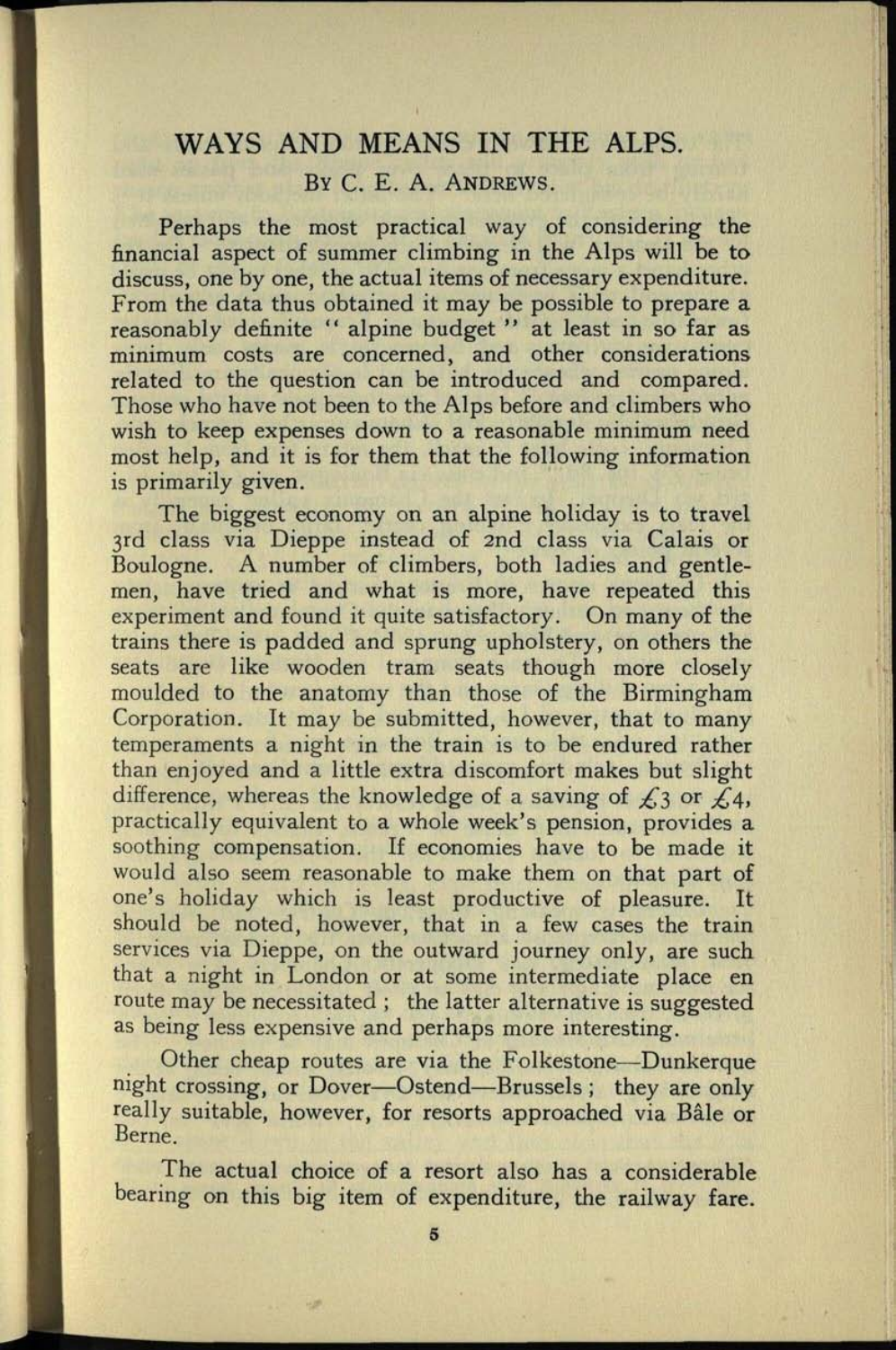The comparison between climbing from a fixed centre and touring from place to place over peaks and passes need hardly be considered here. The latter method, unless it is organised with the greatest care and experience and favoured by the weather, will be very much more expensive. On the other hand *a.* move from one centre to another might be made at the end of a week without entailing much extra cost. Generally speaking the resorts in France involve the least expensive journeys, and by resorts is meant only those alpine centres whence the huts and lesser peaks are directly approached on foot. Thus of the three great alpine centres, Grindelwald, Zermatt and Chamonix, the French one, Chamonix, costs least to reach, the return fare from London being *£*<sub>9</sub> *16s.* 8d.,\* 2nd class via Boulogne, or £<sup>5</sup> *19s.* 4d. 3rd via Dieppe. In fact the Chamonix valley generally is the least expensive climbing centre, large or small, from several points of view.

Of lesser resorts in France, reached at approximately the same cost, other villages in the Chamonix valley (such as Argentière) and Pralognan or Val d'Isère in the Tarentaise may be cited. To reach Bonneval via Modane would cost only a few shillings more and the return journey to the grea<sup>t</sup> Dauphiné centres of La Grave and La Bérarde costs about *£\o* IDS. od., 2nd class via Boulogne, or *£6* 155. od., 3rd via Dieppe, including motor diligence from Grenoble.

The less expensive Swiss resorts are only a little more costly to reach than those of France, thanks to the 30% reduction to foreign tourists on the Swiss Railways and Post Coaches.

Generally speaking those of Central and Western Switzerland are most attractive from the present point of view. Kandersteg, Les Diablerets, Champéry, Les Plans sur Bex and Engelberg may be cited, the fares costing about *£iQ* 53. od. 2nd class and *£6* 55. od. 3rd class. For <sup>a</sup> little more Grindelwald or Champex may be reached. The famous Valais resorts, Fionnay, Arolla, Zinal, being at the head of long lateral valleys and away from railways, involve rather more expensive journeys, *e.g.,* Arolla *£11* 2s. od.

<sup>\*</sup>Prices throughout are those current during last summer (1933), when the rates of exchange were approximately 84 French francs or 17 Swiss francs to the £.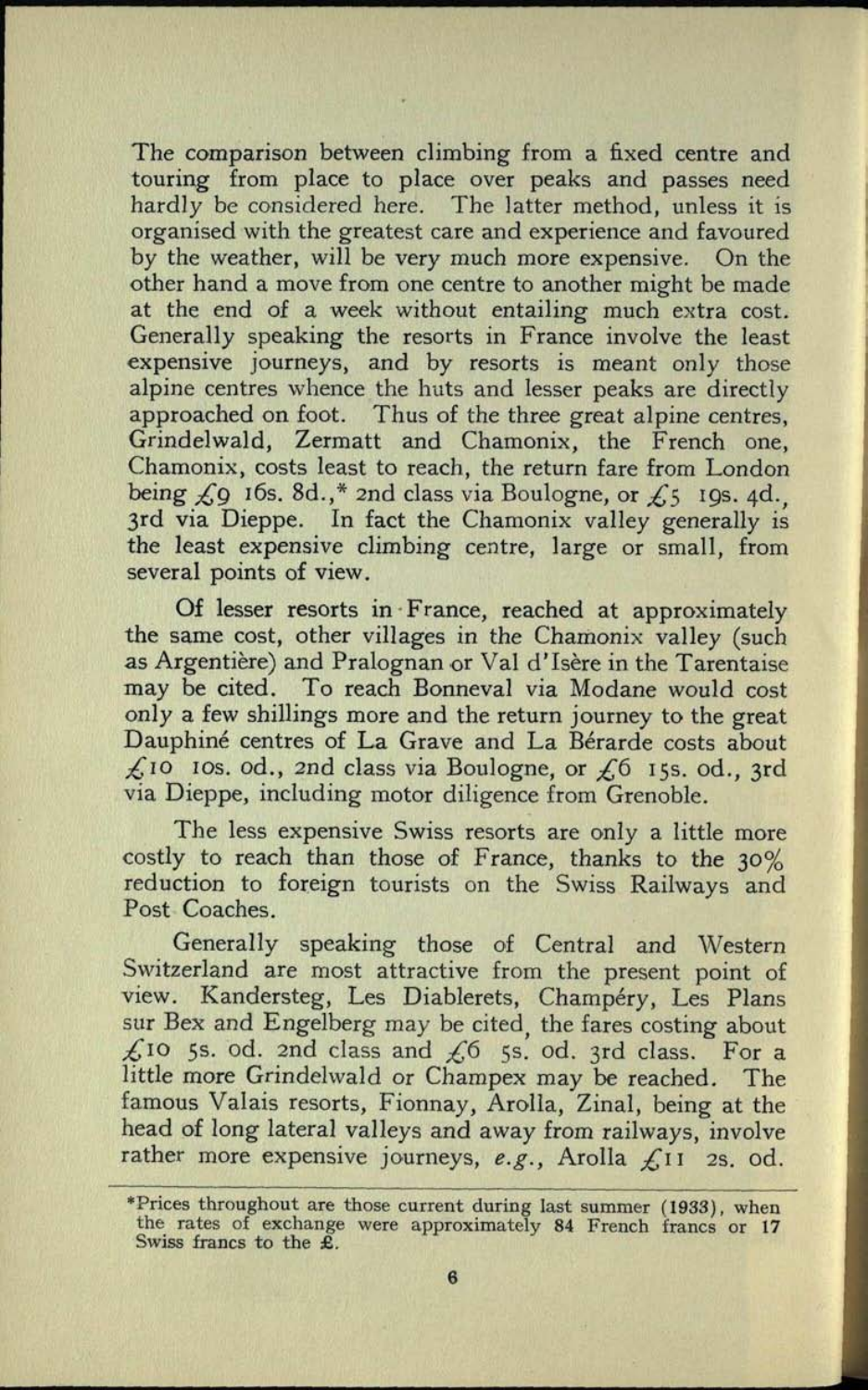(2nd) or *£7* 33. od. (3rd), and even the enthusiast who walks right up from the Rhone valley will probably wish he had chosen another place long before he arrives at his destination. The journey to Pontresina and elsewhere in Eastern Switzerland is more costly than that to Zermatt, which is £11 5s. od.  $(2nd)$  or  $f,7$  17s. od.  $(3rd)$ .

In the Italian Alps such a centre as Courmayeur may be reached, via Bourg St. Maurice and the Little St. Bernard pass, the return fare, including autos, being about *£10* I2s. od. (2nd) or *£6 17* od. (3rd). Some other famous Italian districts, such as the Dolomites and Ortler Alps, are too far away to come within the present consideration.

Some of the Austrian centres on the other hand, though distant are attractive on account of the very low cost of living in that country, although the fares are high, *e.g.,*  Oetzthal, ^13 153. od. (2nd) or *£%* 143. od. (3rd). A party contemplating a longer holiday with climbing of <sup>a</sup> generally rather lower standard amongst less known mountains might find the Oetzthal or Stubaithal inexpensive and satisfactory centres.

So much for railway fares and resorts, for it is quite beyond the scope of the present paper to discuss the relative merits of the places mentioned or the many others available. It may be useful to mention that lunch or dinner on the trains costs about 6s. 6d., and that if the journey must be broken, a good dinner, bed and breakfast may be obtained en route for less than ten shillings.

With regard to hotels, experience seems to show that it is less expensive to engage a room and pay the ordinary pension rate for the whole period. This applies even to the climber who hopes to spend a great deal of time in the huts, for it can be arranged at the outset that full provisions for one, two or more nights out can be supplied in lieu of meals in the hotel. The other method of laying in a stock of sardines, cheese and maggi soup at the village store might save money if weather and other circumstances permitted everything to go according to plan. Usually a number of days will have to be spent down in the valley and then it is that the à la carte prices one has to pay entirely upset the exchequer. The pension rates on the other hand are so very reasonable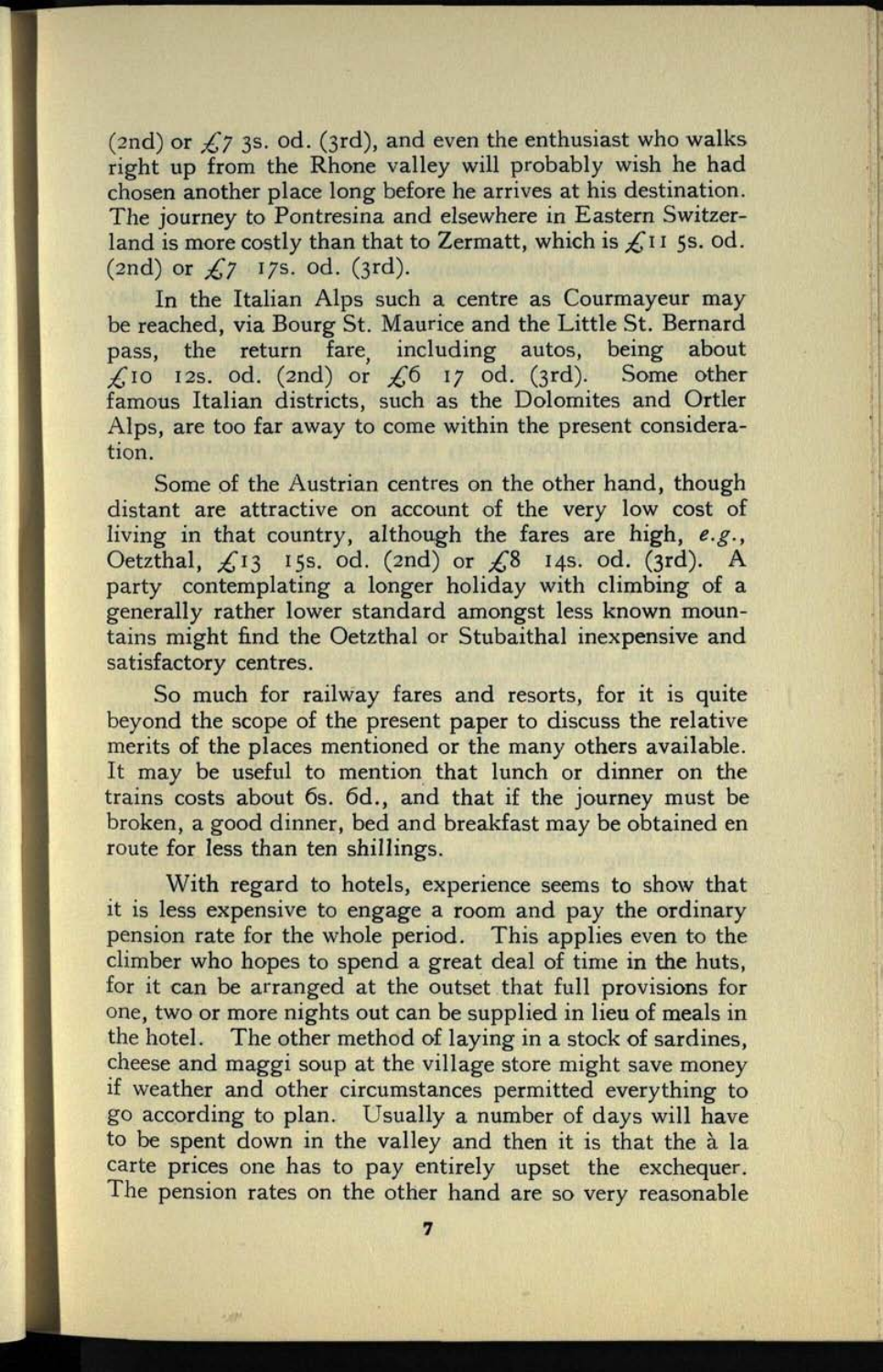that one need not cavil at seeming to pay for a bed one does not happen to occupy more than once or twice a week, and in bad weather the pension arrangement is particularly advantageous.

In the matter of actual hotel charges the French resorts again show a slight economy. A good average price for pension at a French hotel may be taken as 45 francs per day  $(11s. 3d.)$  and excellent accommodation may be obtained at 35 francs (8s. gd.) or even less. In Switzerland corresponding rates would be about 10.50 francs (i3s.) and the minimum about 8 francs (95. 8d.). It may be mentioned here that the cheapest pension rate at a good hotel, which only means <sup>a</sup> bedroom on an upper floor, is usually to be preferred to an equal rate at smaller hotels, since the food and other resources of the better hotel are at one's disposal.

The last big item of expense is the cost of guides. This is most formidable and is undoubtedly one of the reasons for the great increase in guideless climbing in recent years. There is a great deal to be said, apart from questions of expense, for purchasing a map and guidebook and tackling easy climbs unguided, working cautiously up the scale of difficulty and having special regard for the different conditions existing in the Alps, the greater distances, the more serious possibilities of bad weather, the quality of the rocks, condition of the mountain, the danger of falls of rock and ice, route finding and so on. Snow and ice, moreover, require a technique and experience which is not obtainable at home even in Scotland. Novices who contemplate guideless climbing would be well advised to find experienced amateurs to help them in the earlier stages. Certain it is that they will have to find companions to share the cost if they are to undertake expeditions with guides. Tariffs for the ordinary routes up the big Swiss peaks vary from about 50 100 or more Swiss francs  $(\text{\textsterling}3 - \text{\textsterling}6)$ ; in France from say 250 -400 French francs. In lesser resorts there may be a number of lower peaks for which tariffs may be from 40–50 Swiss francs or 150-250 French francs. In addition to the guides' tariff there are their provisions, solid and liquid, tips and the Hut Fees (about 2s. 6d. per night for Club members and twice this for non-members). Guides may also be engaged by the week, in which case the charge is about *£2* or a little less per day.